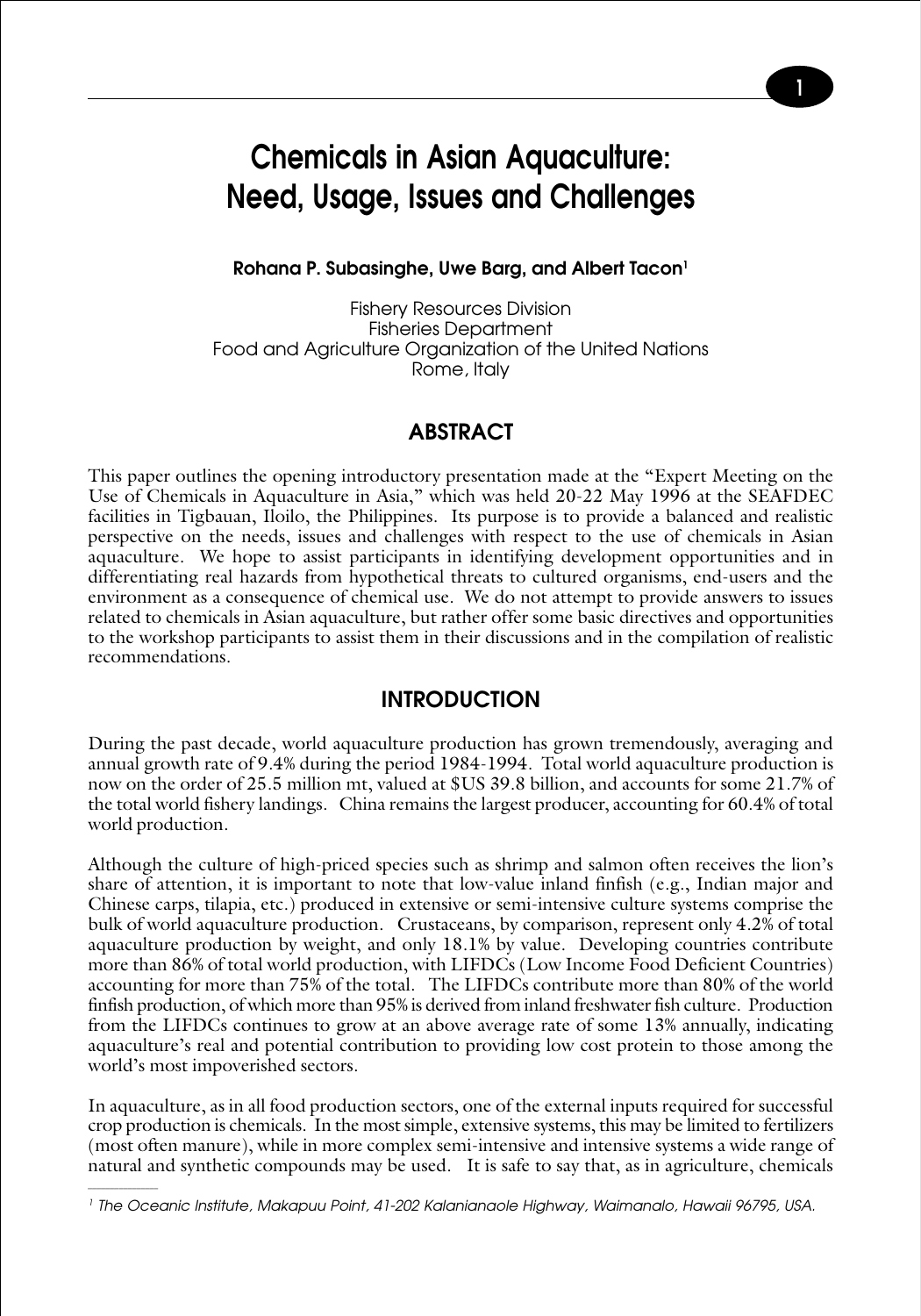are an essential "ingredient" to successful aquaculture, one which has been used in various forms for centuries.

The purpose of this introductory presentation is to provide a balanced and realistic perspective on the needs, issues and challenges with respect to the use of chemicals in Asian aquaculture. We hope to assist in identifying development opportunities and in differentiating real hazards from hypothetical threats to cultured organisms, end-users and the environment as a consequence of chemical use. We will not attempt to provide answers to issues related to chemicals in Asian aquaculture, but intend to offer some basic directives and opportunities to the workshop participants to assist them in their discussions and in the compilation of realistic recommendations.

## **CHEMICALS IN AQUACULTURE**

#### **What are Chemicals?**

There are many different classifications and working definitions of "chemicals" (see Van Houtte, this volume). These include classification of "drug groups" (see Alderman and Michel 1992), the classification provided by the International Council for the Exploration of the Sea (ICES 1994), a classification developed specifically for prawn culture (see Primavera *et al*. 1993), as well as various working definitions for scientific and legal purposes. In aquaculture, chemicals can be classified by the purpose of use, the type of organisms under culture, the life cycle stage for which they are used, the culture system and intensity of culture, and by the type of people who use them.

### **Why are Chemicals Used in Aquaculture?**

Chemicals have many uses in aquaculture, the types of chemicals used depending of the nature of the culture system and the species being cultured. They are essential components in:

- pond and tank construction,
- soil and water management,
- enhancement of natural aquatic productivity,
- transportation of live organisms,
- feed formulation.
- manipulation and enhancement of reproduction,
- growth promotion,
- health management, and
- processing and value enhancement of the final product.

The benefits of chemical usage are many. Chemicals increase production efficiency and reduce the waste of other resources. They assist in increasing hatchery production and feeding efficiency, and improve survival of fry and fingerlings to marketable size. They are used to reduce transport stress and to control pathogens, among many other applications.

## **Concerns Regarding Chemical Usage**

There are several important concerns with regard to the use of chemicals in aquaculture. These include:

- Human health concerns related to the use of feed additives, therapeutants, hormones, disinfectants and vaccines.
- Product quality concerns related to such issues as the occurrence of chemical residues in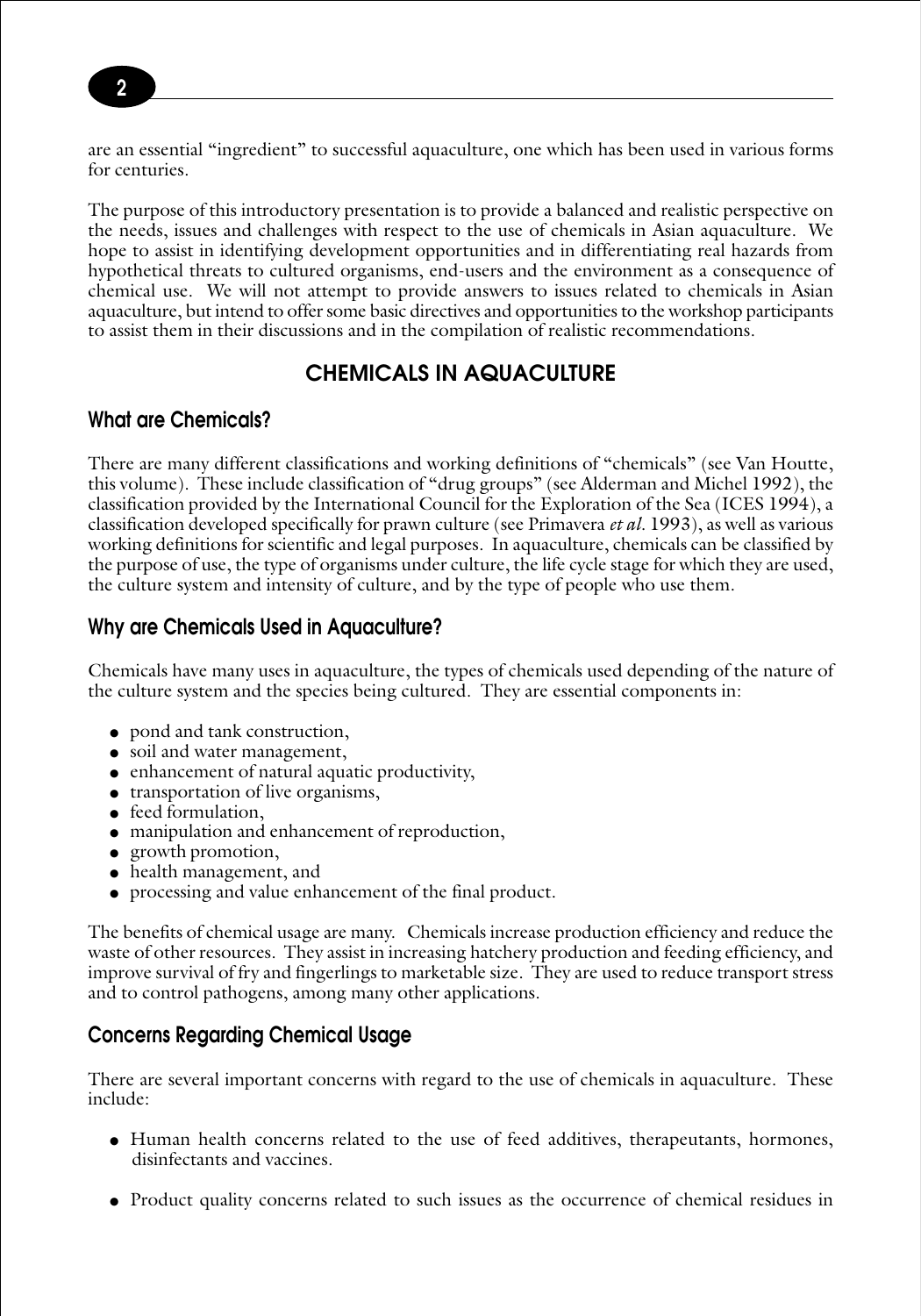aquaculture products, their use in the enhancement of product quality and in the preparation of value-added products, the need for consumer protection from hazardous usage, and issues surrounding consumer acceptance of the use of chemicals in the production of fish and shellfish destined for human consumption.

- Environmental concerns, such as the effects of aquaculture chemicals on water and sediment quality (nutrient enrichment, loading with organic matter, etc.), natural aquatic communities (toxicity, disturbance of community structure and resultant impacts on biodiversity), and effects on microorganisms (alteration of microbial communities and the generation of drugresistant strains of bacteria).
- The general lack of knowledge concerning the effects and fates of chemicals and their residues in cultured organisms and within the aquaculture system itself. Similarly, information is lacking on the actions and fate of chemicals used in aquaculture in the aquatic environment in general (impacts on non-cultured organisms, sediments and the water column).
- The lack of alternative means for chemical application. Development of highly specific targeted chemicals that have reduced side effects and environmental implicates is needed. The availability of affordable treatments suitable for aquaculture systems raising low-value species needs to be improved.

Human health and environmental concerns regarding the use of chemicals in aquaculture are reflected in the FAO Code of Conduct for Responsible Fisheries (FAO 1995). In fact, the Code calls upon States to:

- Promote effective farm and fish health management practices favouring hygienic measures and vaccines. Safe, effective and minimal use of therapeutants, hormones and drugs, antibiotics and other disease control chemicals should be ensured. (Article 9.4.4).
- Regulate the use of chemical inputs in aquaculture which are hazardous to human health and the environment. (Article 9.4.5)

## **ISSUES AND OPPORTUNITIES**

#### **Future Issues**

There a number of currents trends in global aquaculture which will continue to make the use of chemicals a subject for future discussion and debate.

Increased market demands which create pressure for the production of high-value species such as shrimp and salmon may, in turn, lead to increased intensification, more highly sophisticated culture systems, and a corresponding increase in both responsible and irresponsible chemical usage.

Recent measures such as the Agreement on the Application of Sanitary and Phytosanitary Measures (GATT 1994) have a major impact on the conditions of international trade in aquaculture products, both increasing the freedom of movement of products and requiring that exporting countries meet uniform standards with regard to quality, production procedures, etc. Various organizations have put forth real and suggested standards (via legislation, agreements, codes of conduct, guidelines, etc.) in such areas as production procedures and ethics, minimal residue levels (MRLs), allowable daily intakes (ADIs), withdrawal periods for chemicals used in treatment and prophylaxis, and for standards for aquatic animal health.

For many of these issues, policy and legislation is rapidly advancing, outstripping the advances in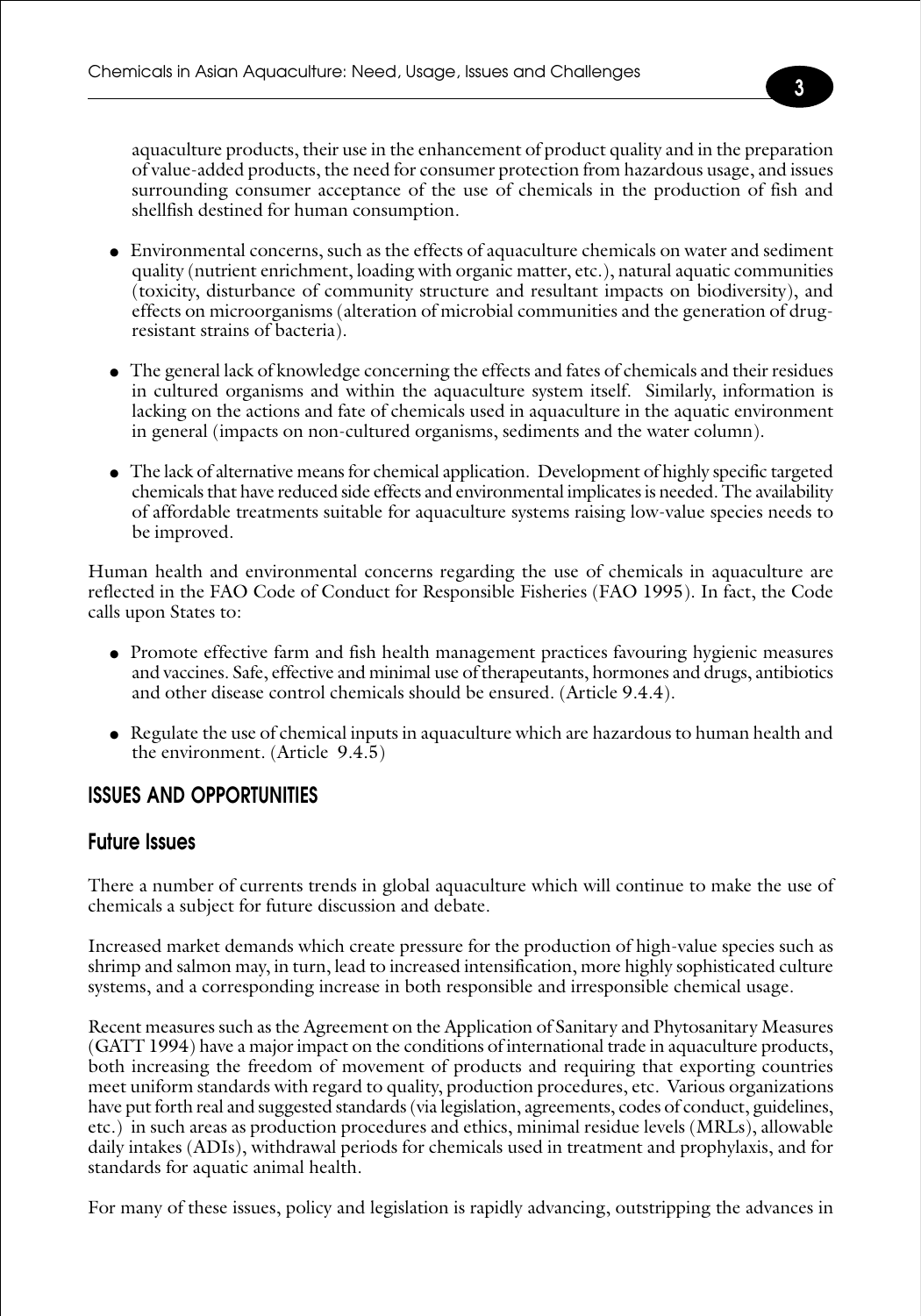technical knowledge through applied research which are necessary to make informed decisions and to support implementation of policy and law. This is particularly true when standards are set for chemical usage in aquaculture. An example is the need for research data related to chemical residues in aquaculture products, where information is needed on MRLs and withdrawl periods, and for chemical registration and approval.

It is clear that chemicals are an important component in aquaculture systems, and that further advancement of the aquaculture industry, particularly in systems undergoing intensification, may, in some cases, continue to be tied to increased chemical usage. However, development of vaccines, for example, may also lead to reduction in the use of therapeutants, and the use of synthetic chemicals is not required in all systems.

#### **Major Challenges and Opportunities**

There are three broad groups of people who deal directly with aquaculture chemicals: manufacturers and traders, farmers, and consumers.

Manufacturers and traders should work towards manufacturing and supplying "appropriate" speciesand systems-specific chemicals. They should facilitate availability through ensuring an adequate supply of such chemicals; should provide accurate and adequate information to farmers, and avoid illegal trade. The private sector should also conduct more research and development towards reducing the harmful impacts of chemicals in aquaculture systems, and should work to improve public awareness of the pros and cons of chemical use.

Farmers should work to understand the on-farm management of chemical use in order to increase effectiveness and minimize adverse impacts. They should also inform themselves of the advantages and disadvantages of chemical use in each specific situation. Aquaculturists need to increase their awareness of the short-, medium- and long-term implications of the use of a chosen chemical.

Consumers should be aware of the health consequences of chemical misuse. They should inform themselves of the benefits, as well of the hazards, arising from chemical use, and should guard against undue influence by criticisms against aquaculture based mainly on emotional arguments that have little basis in scientific fact. However, where evidence strongly indicates the need for constructive change within the aquaculture industry, consumers should support advocacy groups working towards this goal.

Policy makers, researchers, and scientists should work together in addressing the issues of chemical use, with the view to reduce the adverse impacts. More research is needed, and they should focus on providing answers to the problems related to the use of chemicals. More research efforts should be made towards finding non-chemotherapeutic solutions to health management and disease control. There is a need to distinguish between perceived problems (i.e., subjective views) and potential hazards (which can be pre-determined and evaluated scientifically).

#### **REFERENCES**

- Alderman DJ, Michel C. 1992. Chemotherapy in aquaculture today. p. 3-24. In: Chemotherapy in Aquaculture: from Theory to Reality. OIE, Paris.
- GATT Secretariat. 1994. Agreement on the application of sanitary and phytosanitary measures, p. 69-84. In: The results of the Uruguay Round of multilateral trade negotiations. The legal texts. Secretariat of the General Agreement on Tariffs and Trade, Geneva, 558 p.

**4**